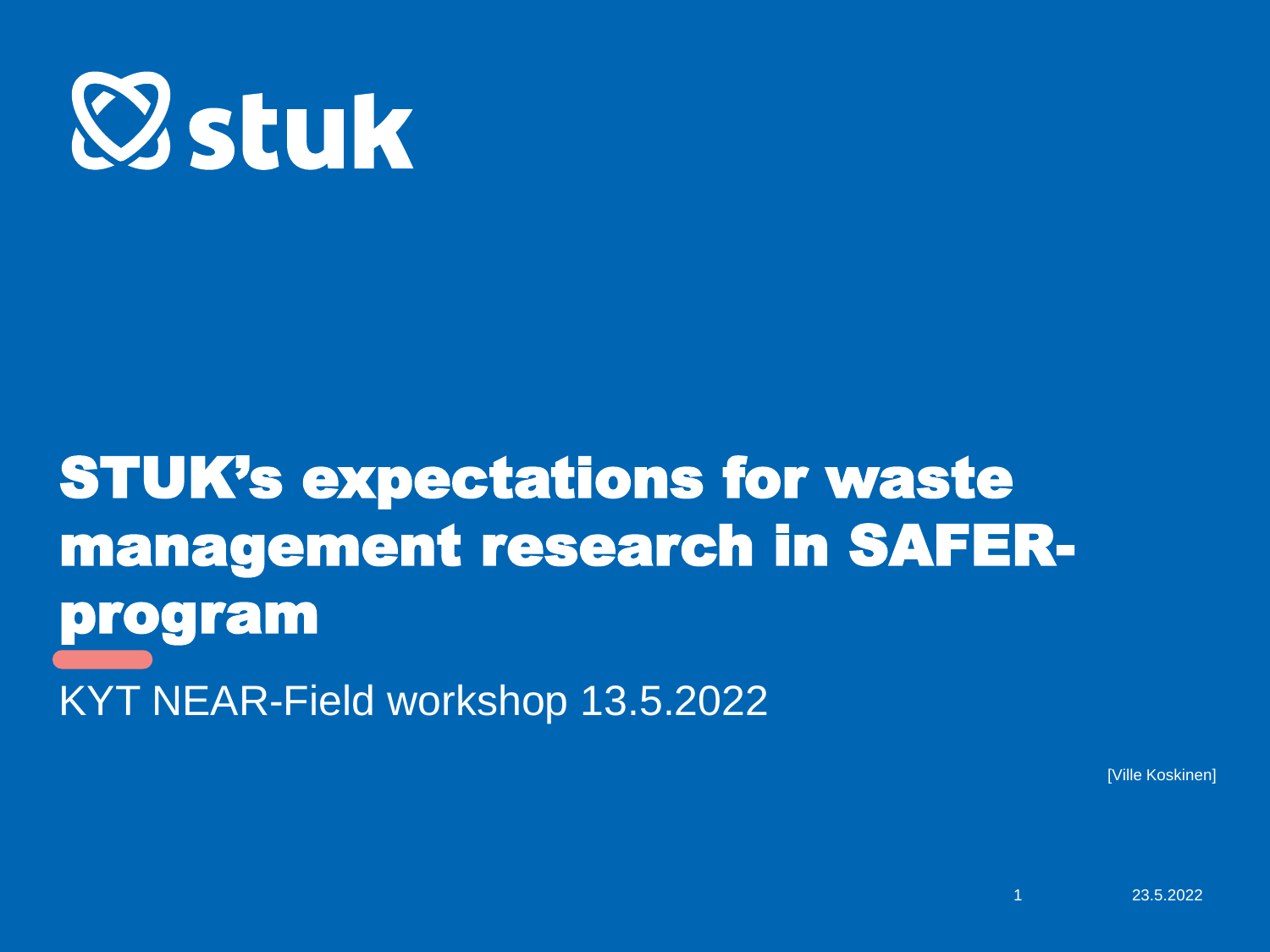#### **Status**

- STUK has received the Posiva operating license application and is currently under review
	- Target time for the statement to the ministry at the end of 2023
- Fortum has submitted operation license application for Loviisa NPP and LILW-repository
- TVO's PSR for LILW-repository is under review, and VLLWrepository application will likely be submitted in Autumn 2022
- VTT FIR1 is starting decommissioning phase. Exact time is depending on Fortum's LILW-repository license.
- Fennovoima has terminated the EPC-contract with RAOS



2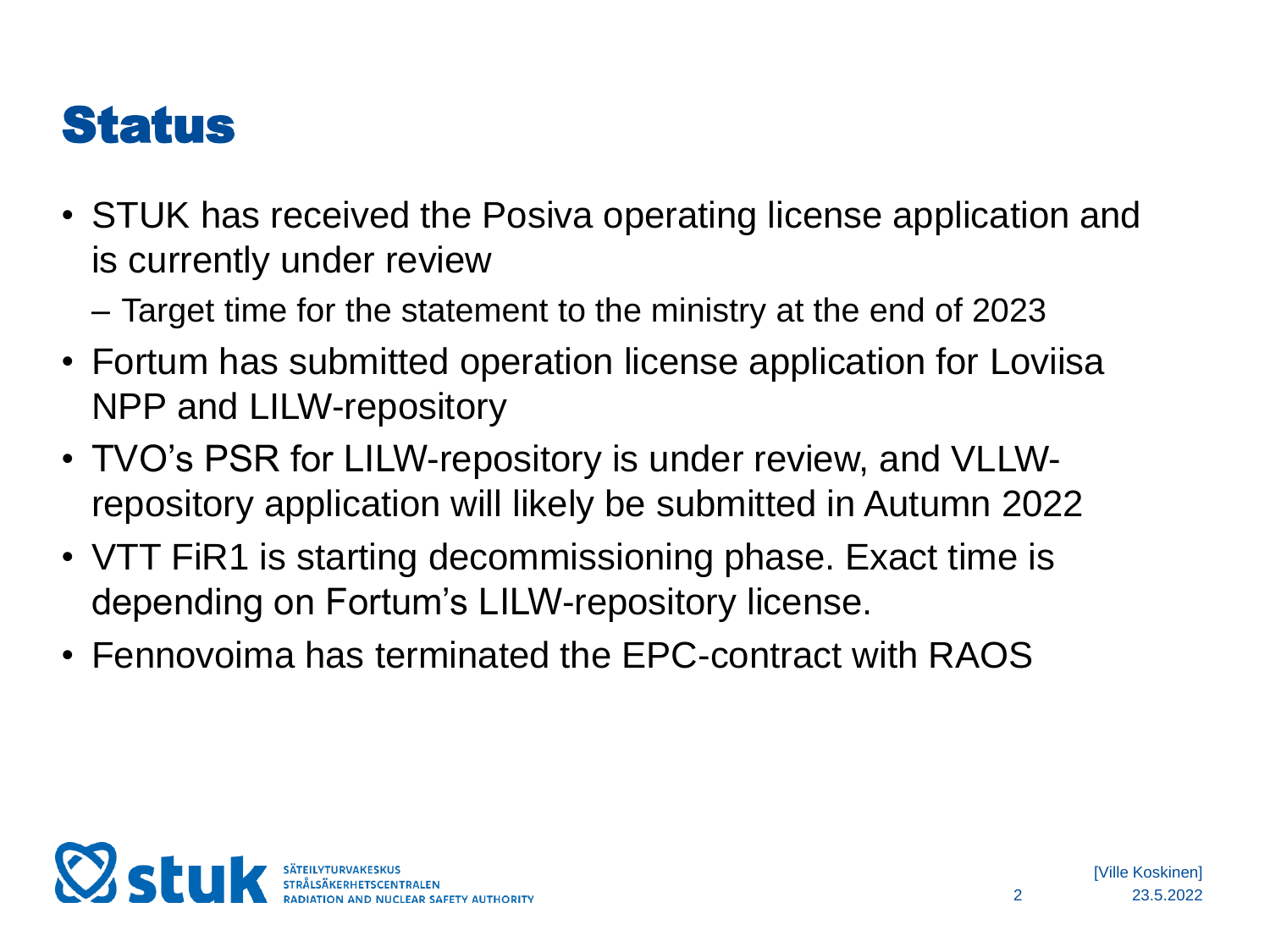### SAFER2028 central topics within the research area of nuclear waste management

- Final disposal of low- and intermediate level waste (LILW), including new materials arising from decommissioning activities.
- Total disposal system performance during long term and especially the interactions within and between the interfaces of bedrock, overburden, groundwater and engineered barrier systems (EBS).
- EBS, other structures and their combined performance; possible modifications and optimization of the final disposal concepts arising from operational experience.
- Decontamination and minimizing the generation of secondary waste during decommissioning, or pre-disposal treatment of radioactive waste in general.

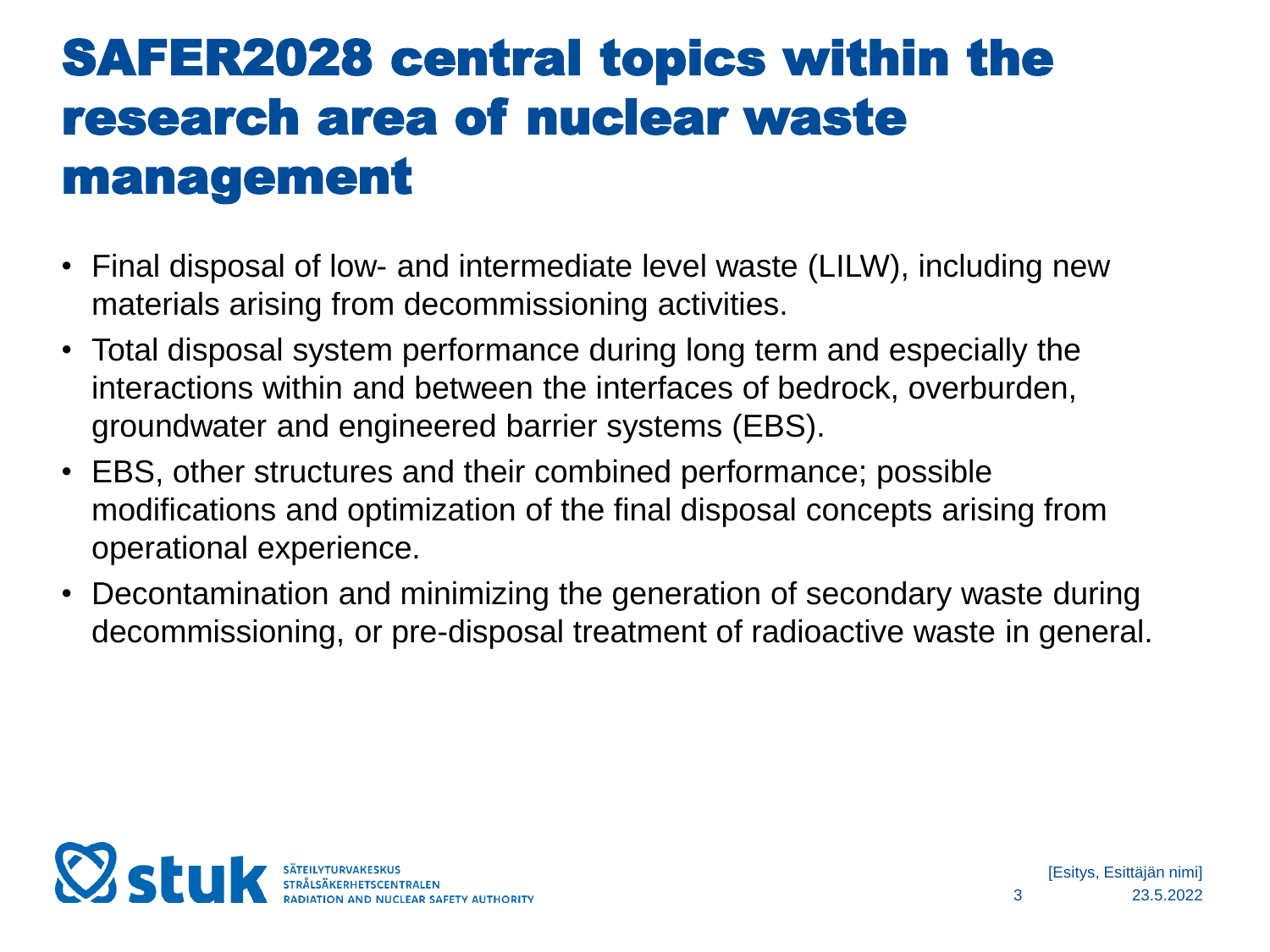## Effects of KYT/SAFIR merge into SAFER

- There are no ear marking of funds to waste management or NPP safety research
- The competition will be harder between research proposals
- Good applications have chance to get more funding
- Waste management will have one steering group, which will perform the evaluation of the proposals